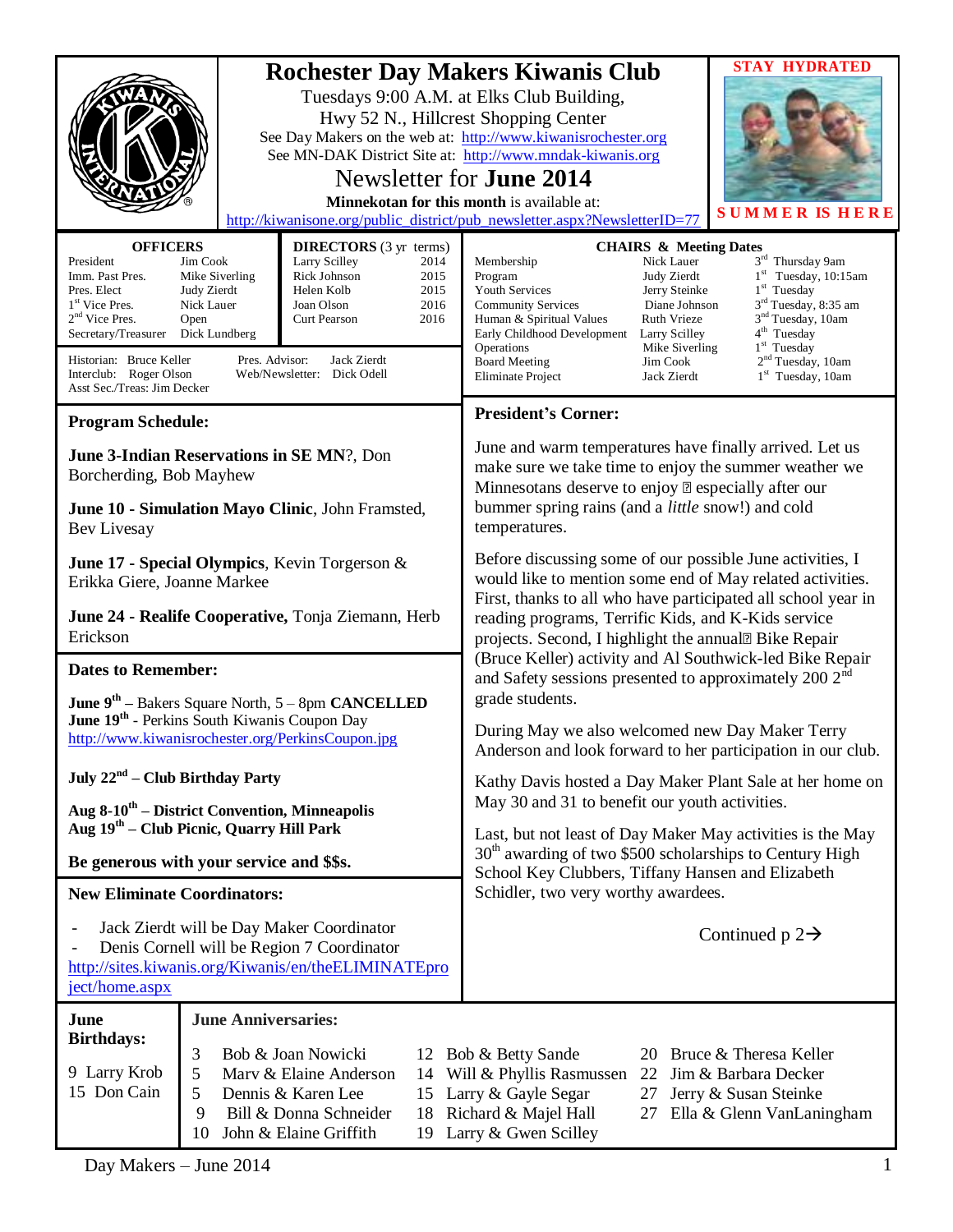| Secretary/Treasurer's Report - May 2014 |  |
|-----------------------------------------|--|
|                                         |  |

| <b>Bank Balance 4/30/2014:</b> |     | \$10,206.37 |
|--------------------------------|-----|-------------|
| <b>Administrative Account:</b> |     | \$3,917.67  |
| Service Account:               |     | \$5,697.29  |
| Bike Repair:                   | SS. | 163.51      |
| <b>K-Family Funds</b>          | S.  | 427.90      |

**Day Makers on leave:** Don Cain, Judy Lien

**April Service Hour Statistics:** 1,104 hours by 49 members, 60% Participation.

# **May13, 2014 Board Meeting Summary:**

Dick Odell, Lyle Solem (Sunrisers), and Bob Nowicki are working with KTTC Television on the script for a TV spot similar to the one the Lions Club is currently running.

Kiwanis International is requiring that all Kiwanis volunteers, who work with children, have documented background checks. A PowerPoint will be presented to our club before September  $30<sup>th</sup>$ . A list of our club members who are working directly with children will be needed.

Oxbow Park will be proposed as a new service project at the June board meeting.

The Rochester Veterans Museum was added to the club's list of approved projects. Bob Mayhew, Jim Cook and other members will participate.

The nominating committee reported to the board on their progress in getting nominees for the officers and directors whose terms are expiring on September  $30<sup>th</sup>$ . The board discussed the possibility of eliminating the two Vice President positions and assigning their committees to other Officers or Directors. No action was taken.

The next Bakers Square fundraiser has been scheduled for Monday June  $9<sup>th</sup>$  from 5 to 8 pm.

Continued Next Column  $\rightarrow$ 

**Kiwanis Mission Statement:**

**Kiwanis is a global organization of volunteers dedicated to** *improving* **the world one child and one community at a time.**

# **Sec/Treasureer's Report:** continued

# **COMMITTEE REPORTS**

**Membership –** Terry Anderson will be inducted soon. We will need six additional new members, by September  $30<sup>th</sup>$  in order to qualify for Distinguished Club.

**Program-** Programs have been scheduled through June.

**Early Childhood Development-** The committee is working to get up to speed on the book distribution programs.

**Youth Services-** The two Century High School scholarship winners have been selected. They will be presented at the Century High School awards banquet on  $\mathrm{May}~30^{\mathrm{th}}$ .

### **Richard Lundberg,** Secy/Treasurer

**President's Corner:** Continued from page 1

Many thanks to the Day Makers including Jerry Steinke, Bill Schneider, and Jack Zierdt, for processing the scholarship award applications.

For June we have another set of thoughtful general meeting programs, trail stewardship activities for Oxbow Park and Bear Creek, and fun and volunteer opportunities with the June 20-29 Rochesterfest.

The trail stewardship activities offer a service opportunity as well as healthy exercise. Speaking of service opportunities, I call your attention to our scheduled June 11th program Special Olympics, presented by Kevin Torgerson and hosted by our Day Maker Joanne Markee.

We welcome new Day Maker Terry Anderson and look forward to her participation in our club.

During June please also give serious consideration to participating in our 2014 Minnesota and the Dakotas District Convention being held August 8-10 at the Minneapolis Marriott Southwest, located at 5801 Opus Parkway in Minnetonka, MN (zip code 55343).

Have good start to your 2014 summer!

 **Jim Cook**, 2013-2014 President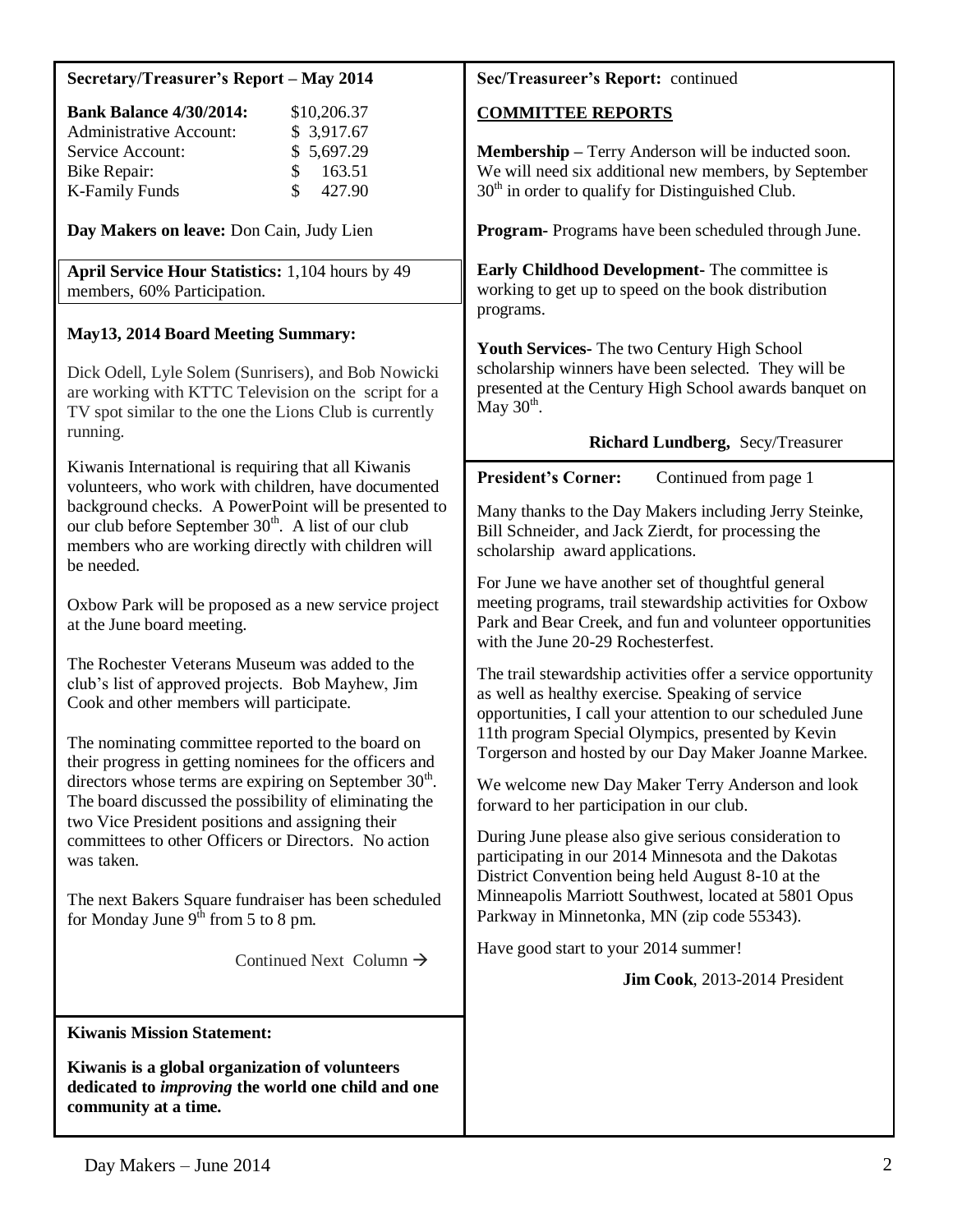## **New Member: Terry Anderson**

We welcome Terry Anderson who was born and raised in Rochester. She moved away briefly twice and returned. At 4 years old, they moved to Mazeppa for a year while my father taught school. In 1973, we moved to Cedar Rapids, IA to help open a Barlow Food Store.

Terry worked for Mayo Clinic for 31+ years, including 17+ years in Mayo Medical Labs, 11-years in Human Resources; and 3 years at the Foundation House. She retired almost a year ago and she's enjoying it .

Ron and she met in 1987, though it took him two years to ask her to go out. We married in 1992 and blended my 2 children and his 4 sons, and have been blessed with 7 grandchildren.



Terry has been a member of Christ United Methodist Church all her life. She has served on their committees and participated in choir. She was in a few skits and plays, the highlight being "Joseph and the Amazing Technicolor Dream Coat". Ron and she participated in 11 short term mission trips: 5 to the Appalachia Mountain and 6 to Central America.

Continued next column  $\rightarrow$ 

Terry loves family time with her children and grandchildren. She loves working in the yard, dancing, cross country skiing, snow shoeing, working out at the gym, reading, and jigsaw puzzles on the computer. She heard about Day Makers for a few years from Pat Horlocker and Frank Nichols. She is so glad her retirement has freed her up so she can participate. The focus on children is one feature of Day Makers that drew her to join.

The Day Makers say, "Welcome Terry ."

# **Pat Horlocker**

### **Reading Programs:**

Reading programs sometimes begin at home and should continue through the summer months as well.

Granddaughter Genevieve just completed reading 101 books at home during the month of May….note the "books read" stickers on her Monthly Reading Chart.



With a little special incentive from Mom and Grandmother …. She "earned" a Frozen movie doll for her special efforts. But she loves reading anyway.

Genevieve is five years old and starts Kindergarten in September.

# **Proud Grandpa Dick Odell**

**Fathers' Day – Zeller Fellowship**

**June 15th**